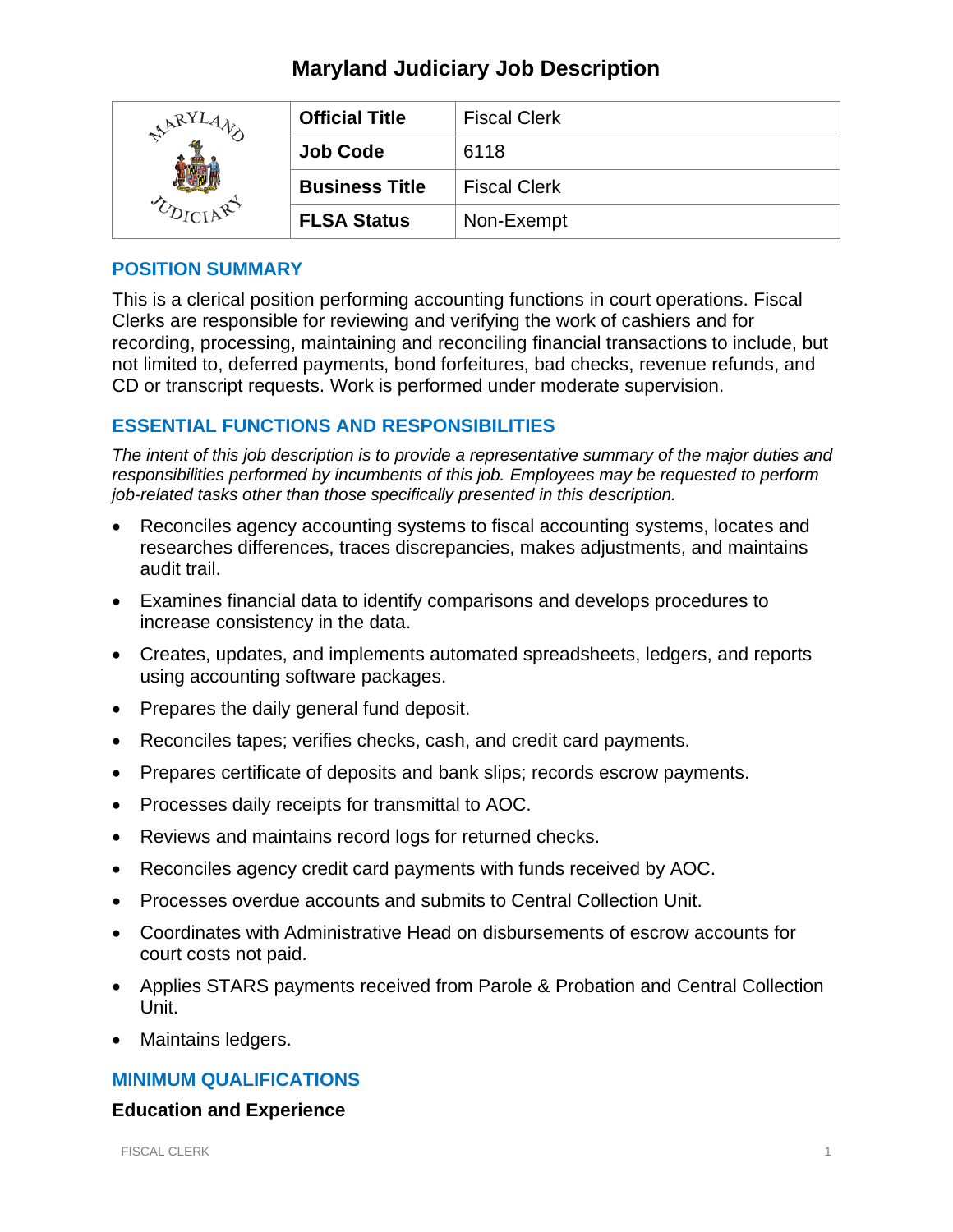# **Maryland Judiciary Job Description**

- High school diploma (or GED equivalent).
- Two (2) years of fiscal or accounting work experience.

#### **Note:**

- A Bachelor's Degree may substitute the required work experience.
- A Paralegal/Associates Degree or 60 college credits may substitute the required work experience.
- A Paralegal Certificate may substitute one (1) year of required work experience.

# **KNOWLEDGE, SKILLS, AND ABILITIES**

#### **Knowledge of:**

- Generally Accepted Accounting Principles (GAAP) or Governmental Accounting and Financial Reporting Standards (GASB).
- Principles and practices of bookkeeping and accounting in order to review, verify, record, adjust, and balance financial transactions.
- Office equipment including, but not limited to, computers, telephones, copiers, scanners, fax machines, etc.

#### **Skill in:**

- Managing priorities to meet critical deadlines while multitasking.
- Basic English and arithmetic to include, but not limited to, spelling, punctuation, addition, subtraction, multiplication, and division.
- Accuracy and attention to detail.
- Analyzing records, reports, and other business and financial documents and noting details and facts pertinent to the audit assignment.
- Organization and time management.
- The use of Microsoft Office products to include, but not limited to, Excel, Word, PowerPoint, Outlook, etc.

# **Ability to:**

- Acquire knowledge of Maryland Judiciary procedures, rules, practices, regulations, and jurisdictional courts.
- Learn and apply job-related terminology, policies, procedures, regulations, and laws to define problems, collect data, establish facts, record data, appropriately complete forms, and provide information to customers.
- Perform a full range of basic accounting procedures.
- Interpret, apply, and follow a variety of written or verbal instructions.
- Establish and maintain effective working relationships with other employees, superiors, and/or the general public.